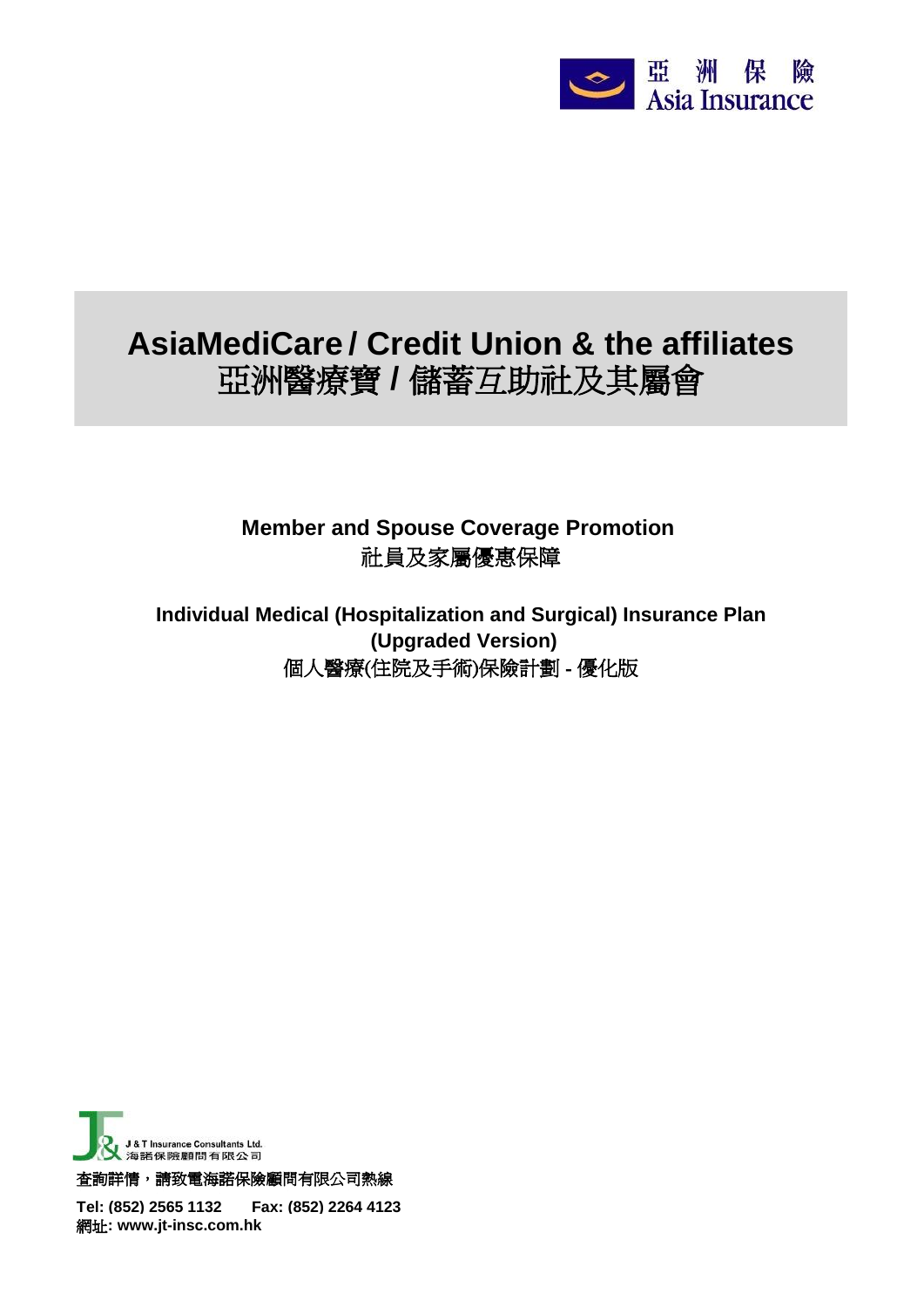### **AsiaMediCare** 亞洲醫療寶 **- Credit Union**

#### **Individual Medical Insurance Plan**

*(Occupation loading will be applied subject to individual underwriting)*

**Medical Insurance**

| A. Hospitalization Benefit (HK\$) 住院保障 (港幣)                                                                                                                                                               | HS <sub>3</sub>                    |
|-----------------------------------------------------------------------------------------------------------------------------------------------------------------------------------------------------------|------------------------------------|
| 1. Hospital Room and Board per day (maximum 90 days per disability)<br>每日住院及膳食費 (每病症最高賠償達90天)                                                                                                             | 750                                |
| 2. Hospital Services (maximum per disability)<br>醫院雜項費用(每病症最高賠償額)                                                                                                                                         | 12,000                             |
| 3. Surgical Fee (each operation) 手術費 (每次手術)<br>Complex Operation 複雜手術<br>Major Operation 嚴重手術<br>Intermediate Operation 普通手術<br>Minor Operation 簡單手術                                                      | 31,500<br>15,750<br>7,000<br>3,150 |
| 4. Anaesthetist's Fee (each operation) 麻醉師費 (每次手術)<br>Complex Operation 複雜手術<br>Major Operation 嚴重手術<br>Intermediate Operation 普通手術<br>Minor Operation 簡單手術                                               | 9,450<br>4,720<br>2,130<br>945     |
| 5. Operating Theatre Fee (each operation) 手術室費 (每次手術)<br>Complex Operation 複雜手術<br>Major Operation 嚴重手術<br>Intermediate Operation 普通手術<br>Minor Operation 簡單手術                                            | 9,450<br>4,720<br>2,130<br>945     |
| 6. Physician's Visit per day (maximum 90 days per disability)<br>每日醫生巡房費 (每病症最高賠償達90天)                                                                                                                    | 750                                |
| 7. Specialist's Fee per disability<br>專科醫生費用 (每病症最高賠償)                                                                                                                                                    | 2,000                              |
| 8. Intensive Care Treatment per day (maximum 7 days per disability)<br>每日深切治療費 (每病症最高賠償達7天)                                                                                                               | 1,500                              |
| 9. Private Nursing Care (maximum 30 days per disability)<br>每日私家看護費 (每病症最高賠償達30天)                                                                                                                         | 400                                |
| 10. Post Hospitalization Treatment per disability (within 31 days after discharge from hospital)<br>出院後31天內之門診護理 (每病症最高賠償額)                                                                               | 800                                |
| 11. Emergency Out-Patient Accident Treatment in hospital (maximum per disability)<br>於醫院門診部之意外醫急治療 (每宗意外最高賠償金額)                                                                                           | 1,000                              |
| 12. Inpatient & Out-Patient Kidney Dialysis & Cancer Treatment (maximum per disability)<br>住院及門診洗腎及癌症治療費 (每宗病症最高賠償額)                                                                                      | 50,000                             |
| 13. Companion Bed for Child (maximum 90 days per disability)<br>成人陪伴兒童牀位費(每病症最高賠償達90天)                                                                                                                    | 750                                |
| 14. Hospital Income (maximum 90 days per disability) (Only payable for confinement in the<br>general wards of HA's hospitals and in lieu of all other hospitalization benefits)<br>每日住院現金保障 (每病症最高賠償達90天) | 350                                |
| (只限入住醫院管理局轄下醫院之大房,以代替其他住院福利)<br>15. Worldwide Emergency Assistance Services<br>全球緊急支援服務                                                                                                                   | Unlimited<br>無限額                   |
| B. Optional Supplementary Major Medical Benefits (HK\$) 自選附加醫療保障 (港幣)                                                                                                                                     | <b>MM3</b>                         |
| Limit per disability 每病症最高賠償                                                                                                                                                                              | 50,000                             |
| Reimbursement % 賠償比率                                                                                                                                                                                      | 80%                                |
| Deductible 自負額                                                                                                                                                                                            | No Deductible<br>不設自負額             |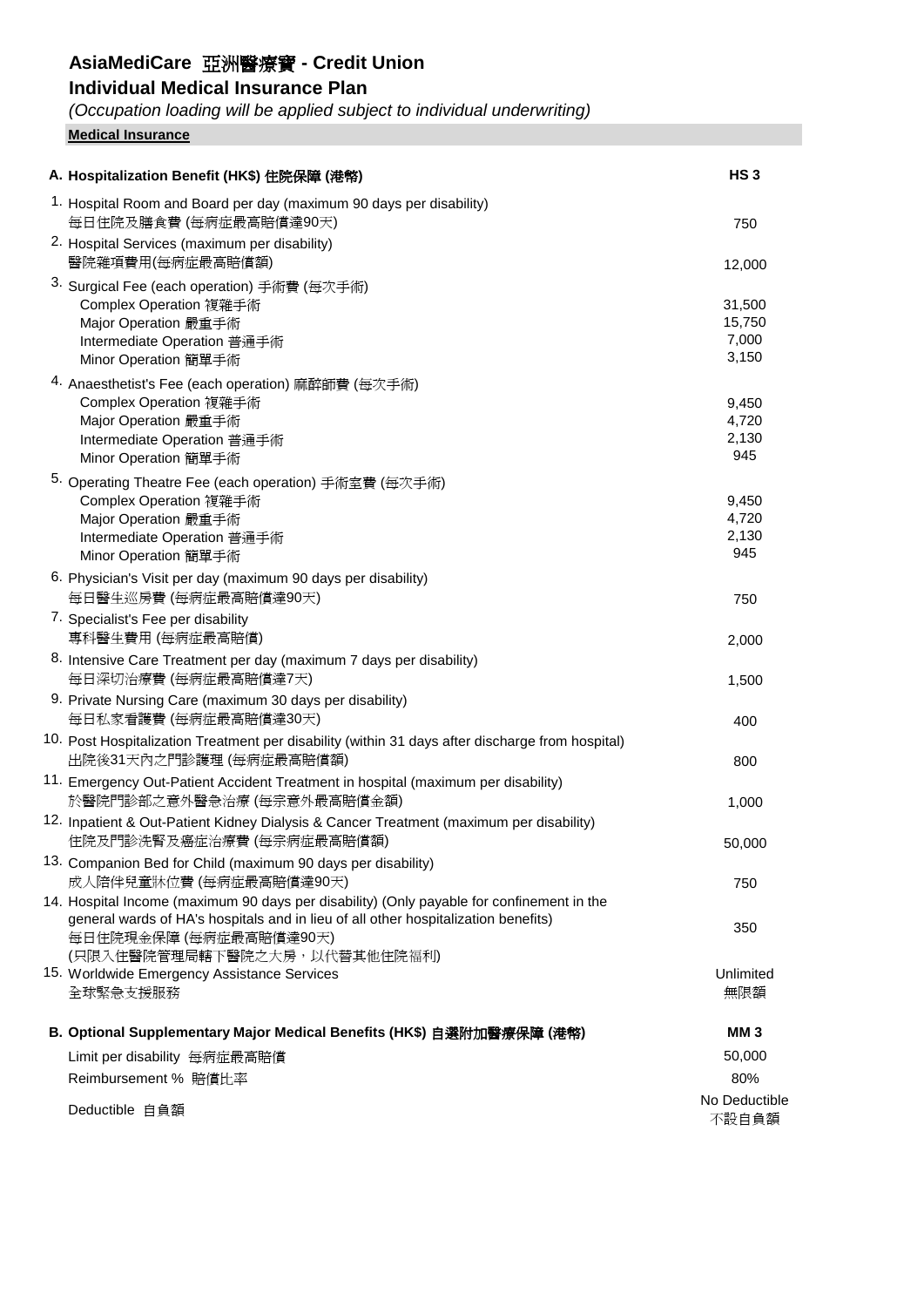### **AsiaMediCare** 亞洲醫療寶 **- Credit Union**

#### **Premium Table** 保費表 **Annual Premium (HK\$)** 每年保費 **(**港幣**)**

Please submit application form together with cheque payable to Asia Insurance Company Limited 請於投保時附上劃線支票以"亞洲保險有限公司"抬頭

Initial Entry Age - 18-64 years old 首次申請投保之年齡 - 18-64歲

# **Hospitalization Benefits**

| Age        |        | HS <sub>3</sub> | Age      | $HS$ 3 + MM 3 |       |  |
|------------|--------|-----------------|----------|---------------|-------|--|
| 年齡         | M男     | F女              | 年齢       | M 男           | F女    |  |
| $0 - 17$   | 983    | 983             | $0 - 17$ | 1,303         | 1,303 |  |
| 18-34      | 1,180  | 1,593           | 18-34    | 1,564         | 2,111 |  |
| 35-44      | 1,534  | 2,224           | 35-44    | 2,033         | 2,948 |  |
| $45 - 54$  | 2,065  | 2,685           | 45-54    | 2,524         | 3,557 |  |
| 55-64      | 3,068  | 3,682           | 55-64    | 4,065         | 4,878 |  |
| $65 - 74*$ | 5,446  | 5,835           |          |               |       |  |
| 75-99*     | 10,981 | 11,670          |          |               |       |  |

**\* For renewal only**

| <b>Hospitalization Benefits</b> | <b>Hospitalization and Supplementary Major Medical Benefits</b> |
|---------------------------------|-----------------------------------------------------------------|
| 住院保障                            | 住院保障及附加額外重症治療                                                   |

| Age            | HS <sub>3</sub> |       | Age      | $HS$ 3 + MM 3 |       |  |
|----------------|-----------------|-------|----------|---------------|-------|--|
| 年齡             | M男              | F女    | 年齡       | M男            | F女    |  |
| $0 - 17$       | 983             | 983   | $0 - 17$ | 1,303         | 1,303 |  |
| $18 - 34$      | 1,180           | 1,593 | 18-34    | 1,564         | 2,111 |  |
| $35-44$        | 1,534           | 2,224 | 35-44    | 2,033         | 2,948 |  |
| 15-54          | 2,065           | 2,685 | 45-54    | 2,524         | 3,557 |  |
| 3,068<br>55-64 |                 | 3,682 | 55-64    | 4,065         | 4,878 |  |
|                |                 |       |          |               |       |  |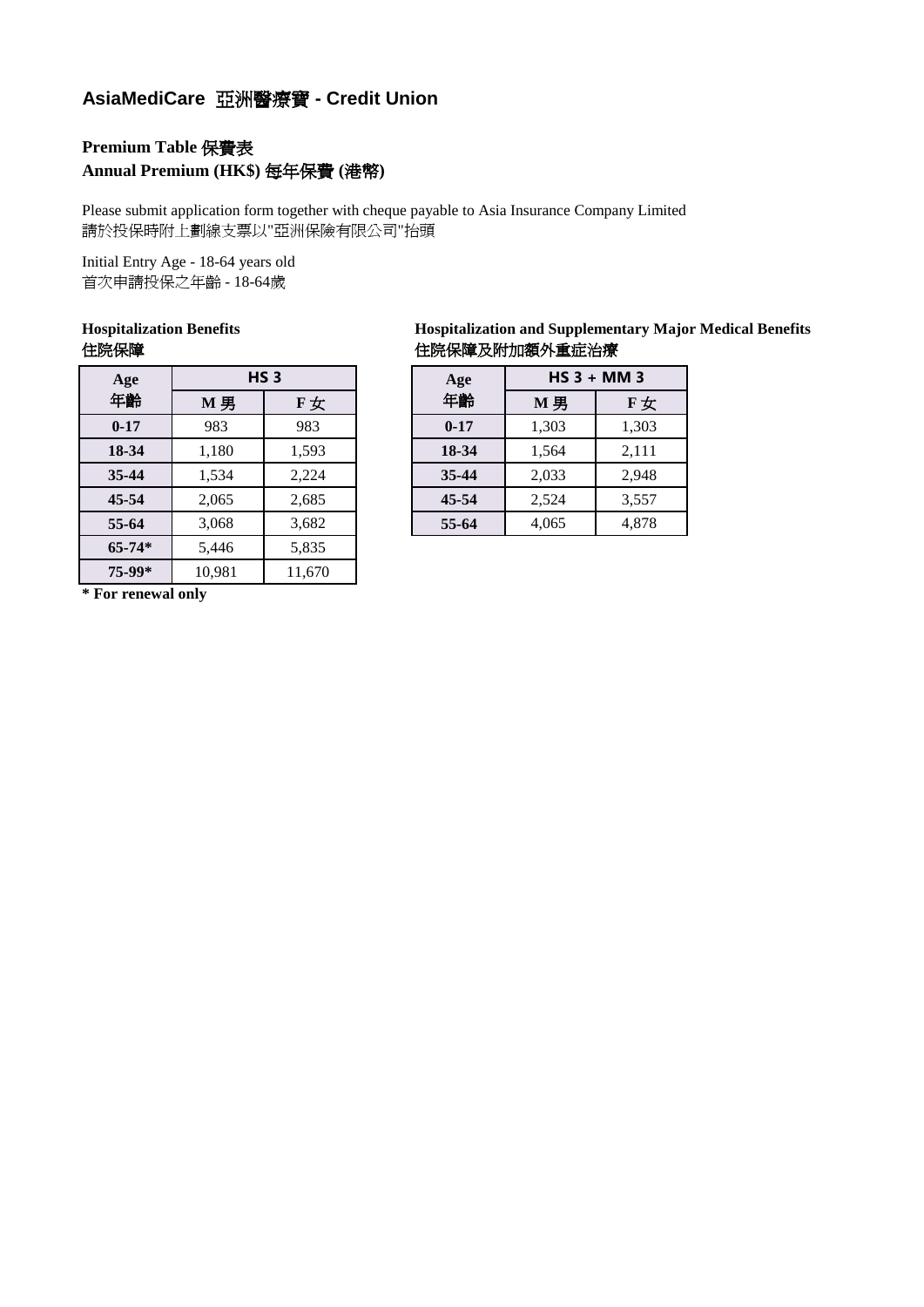

 $\overline{\phantom{a}}$ 

4

**AsiaMediCare Application Form**

| PLAN OF BENEFIT REQUIRED 所需之保險計劃                                                                  |                                                                                                     |                                                                                                                                                 |                                                   |                                                |                  |                                  |                             |  |  |
|---------------------------------------------------------------------------------------------------|-----------------------------------------------------------------------------------------------------|-------------------------------------------------------------------------------------------------------------------------------------------------|---------------------------------------------------|------------------------------------------------|------------------|----------------------------------|-----------------------------|--|--|
| 住院保障                                                                                              | <b>Hospitalization Benefits</b><br><b>Optional Supplementary Major Medical Benefits</b><br>自選附加醫療保障 |                                                                                                                                                 |                                                   |                                                | $\Box$<br>$HS_1$ | $\Box$<br>HS <sub>2</sub>        | $\Box$<br>HS <sub>3</sub>   |  |  |
|                                                                                                   |                                                                                                     |                                                                                                                                                 |                                                   |                                                | $HS 1 + MM1$     | $HS 2 + MM2$                     | $HS 3 + MM3$                |  |  |
|                                                                                                   | Proposed Insured's Particular 投保人資料                                                                 |                                                                                                                                                 |                                                   |                                                |                  |                                  |                             |  |  |
| Name of Proposed Insured<br>Marital Status:<br>Married 已婚<br>$\Box$<br>婚姻状況<br>投保人姓名<br>Single 未婚 |                                                                                                     |                                                                                                                                                 |                                                   | <b>Coresspondence Address</b><br>通訊地址          |                  |                                  |                             |  |  |
|                                                                                                   |                                                                                                     | Telephone No.<br>電話                                                                                                                             |                                                   |                                                |                  |                                  |                             |  |  |
| Occupation<br>職業                                                                                  |                                                                                                     |                                                                                                                                                 |                                                   | Policy Effective Date (D/M/Y)<br>保單起保日 (日/月/年) |                  |                                  |                             |  |  |
|                                                                                                   |                                                                                                     | Persons to be covered (including the Proposed Insured) 受保人之個人資料 (包括投保人)                                                                         |                                                   |                                                |                  |                                  |                             |  |  |
|                                                                                                   |                                                                                                     | For family covers, the Proposed Insured's spouse and all children aged 18 or younger must be covered.<br>如選擇家庭成員同時受保,則投保人之配偶及所有十八歲或以下的子女必須同時投保。 |                                                   |                                                |                  |                                  |                             |  |  |
| Name<br>姓名                                                                                        | Relationship<br>關係                                                                                  | I.D./Passport No.<br>身份証 / 護照號碼                                                                                                                 | Date of Birth<br>Day/Math/Year<br>出生日期<br>日 / 月/年 | Sex<br>性別                                      | Height<br>身高     | Weight<br>體重                     | Premium<br>HK\$<br>保費<br>港幣 |  |  |
|                                                                                                   | The Proposed<br>Insured<br>投保人                                                                      |                                                                                                                                                 |                                                   |                                                |                  |                                  |                             |  |  |
|                                                                                                   | Spouse<br>配偶                                                                                        |                                                                                                                                                 |                                                   |                                                |                  |                                  |                             |  |  |
|                                                                                                   | 1st Child<br>第一名子女                                                                                  |                                                                                                                                                 |                                                   |                                                |                  |                                  |                             |  |  |
|                                                                                                   | 2nd Child<br>第二名子女                                                                                  |                                                                                                                                                 |                                                   |                                                |                  |                                  |                             |  |  |
|                                                                                                   | 3rd Child<br>第三名子女                                                                                  |                                                                                                                                                 |                                                   |                                                |                  |                                  |                             |  |  |
|                                                                                                   | 4th Child<br>第四名子女                                                                                  |                                                                                                                                                 |                                                   |                                                |                  |                                  |                             |  |  |
|                                                                                                   |                                                                                                     |                                                                                                                                                 |                                                   |                                                |                  | Total Premium (HK\$)<br>總保費 (港幣) |                             |  |  |